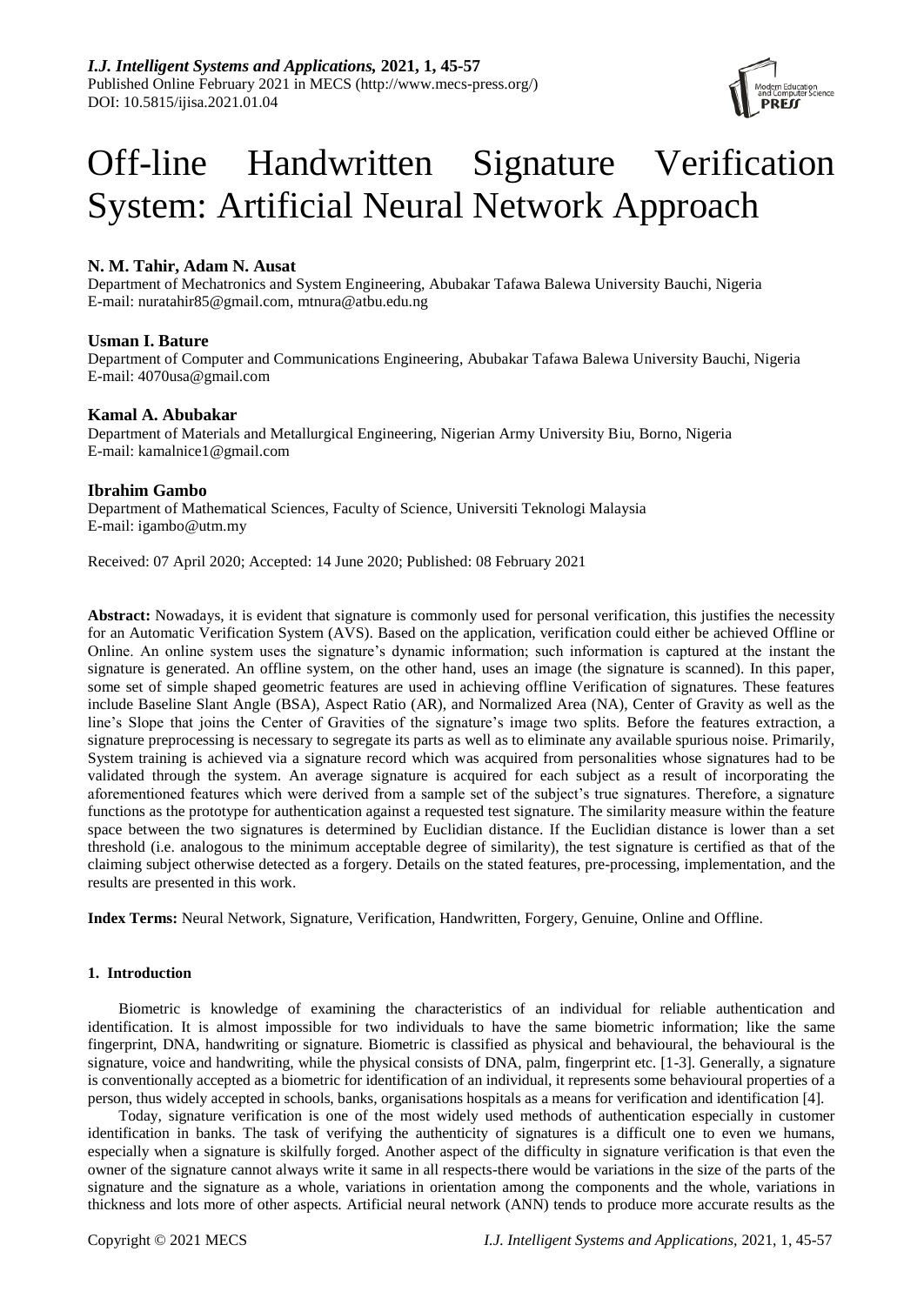level of data becomes more available, it is flexible in the prediction of applications, ANN can be model to forecast both non-linear and linear processes [5]. Usually, ANN components are the layer, activation function, neuron and weight [6]. Multi-layer perceptron (MLP) is often referred to the networks composing of several layers of the perceptron, it is feedforward ANN that comprises of three main layers, namely: the input layer, the output layer and the hidden layer [7]. On the reception of a certain weight, every input nodule in the input layer will be moved to the neurons [8]. Therefore, the capability of neural networks to learn patterns and form generalizations about virtually any kind of data make them appropriate for this task. Offline signature verification, as opposed to online signature verification, involves getting signatures written by hand on paper, followed by scanning the image and finally feeding the image data to a verification system, for example, a computer program, for verification.

This work focusses on off-line handwritten signature verification system using artificial neural network approach, since the manual means of verification are now replaced with more accurate and robust automatic methods, this will aid in checking the chances of errors and reducing the complexity in traditional means of identification. The framework of this paper is organised as follows: The review of the related work is presented in section II, this section described the basic concept related to this work of ANN. Section III shows the methodology and materials used in achieving the desired process of offline signature verification using the ANN approach, section IV is the discussion of the results that shows the performance and epochs when data augmentation is used, Snapshot of the graphical user interface showing a signature correctly recognized as genuine and performance test accuracy of 82.5%. Finally, section V shows the concluding remark of the work.

## **2. Literature Review**

Current works in the field of signature verification using neural networks are characterized by employing the use of pre-processing techniques like morphological operations and feature extraction to derive the most relevant and best features in the data as a trick for improving accuracy at the same time, bringing down the amount of training time. For instance, [9] proposed a novel offline signature verification technique implemented to reduce the error rate in the existing literature. The proposed method is based on the best features selection technique named as genetic algorithm (GA). Also, Panchal and [10] proposed an offline signature verification technique based on geometric feature extraction using artificial neural networks.

The area of handwritten signature verification has been largely studied in the last decades and remains an open research problem. Suggested in [11] Offline Handwritten Signature Recognition using Biometrics, which refers to identifying an individual based on his or her physiological or behavioural characteristics, can reliably distinguish between an authorized person and an imposter. Due to the uniqueness of biometric identifiers to individuals, they are more reliable in verifying identity than knowledge-based and token methods like password and pin. However, there is a privacy concern about the collection of biometric identifiers especially about their ultimate use [12]. The choice of a specific biometric feature for use in a given application involves the consideration and comparison of several factors, seven of such factors were identified by [13-15].

The problem of signature verification is generally confronted using three approaches: template matching approach, structural approach and statistical approach. Template Matching; Here, a signature is compared to one stored in the database. The most widely used technique for achieving template matching is the Dynamic Time Warping (DTW) [16]. Hyo-Rim Choi and Tae-Yong Kim came up with a modified DTW algorithm and observed improved performance than the conventional DTW [17]. An algorithm for 2D geometric warp was developed by D. J. Kennard et al [18]. In 2016, G. Alvarez et al. [19] proposed a model based on VGG16 architecture which used ICDAR 2011 SigComp dataset for training the model, the system produced 97% accuracy and 95% accuracy for Dutch and Chinese signatures respectively. Structural Approach; Here, graph trees and other similar structures are used to represent the signatures. The resultant structures are then compared through the use of matching algorithms to execute the verification job. Among popular of these structural approaches, the work [20] in which a signature is represented in a polygon formed by joining the endpoints of the signature. [21] Used structural features obtained from the contours of signature images to train a neural network. Statistical Approach; this involves feeding features from signatures into a learning algorithm so that the signatures can be classified. Artificial Neural Networks (ANN), Support Vector Machines (SVM) and Hidden Markov Models (HMM) are the most popular and extensively used classifiers for this task. Presented in [22], is a robust system for off-line signature verification using simple features, different cell resolutions and multiple codebooks in an HMM framework. Just of recent Victor LF et al showed that the use of features extracted using a deep convolution neural network (CNN) combined with a writer-independent (WD) SVM classifier resulted in significant improvement in the performance of handwritten signature verification (HSV) when compared to the previous state-of-the-art methods [23]. Likewise, S. Parvesh et al proposed an Offline Graphical Analysis of Signatures Using Simple Geometric Features and Artificial Neural Network (ANN) [24].

A geometric features offline signature verification method was proposed using the six geometric features then ANN was employed to recognized and authenticate the samples, it produces an efficiency of about 89.24% with a threshold of 80% [25] but the system uses random forgeries but not much on skilled forgeries. The performance of the proposed method is examined using the Backpropagation learning technique, with 18 sets of different users having a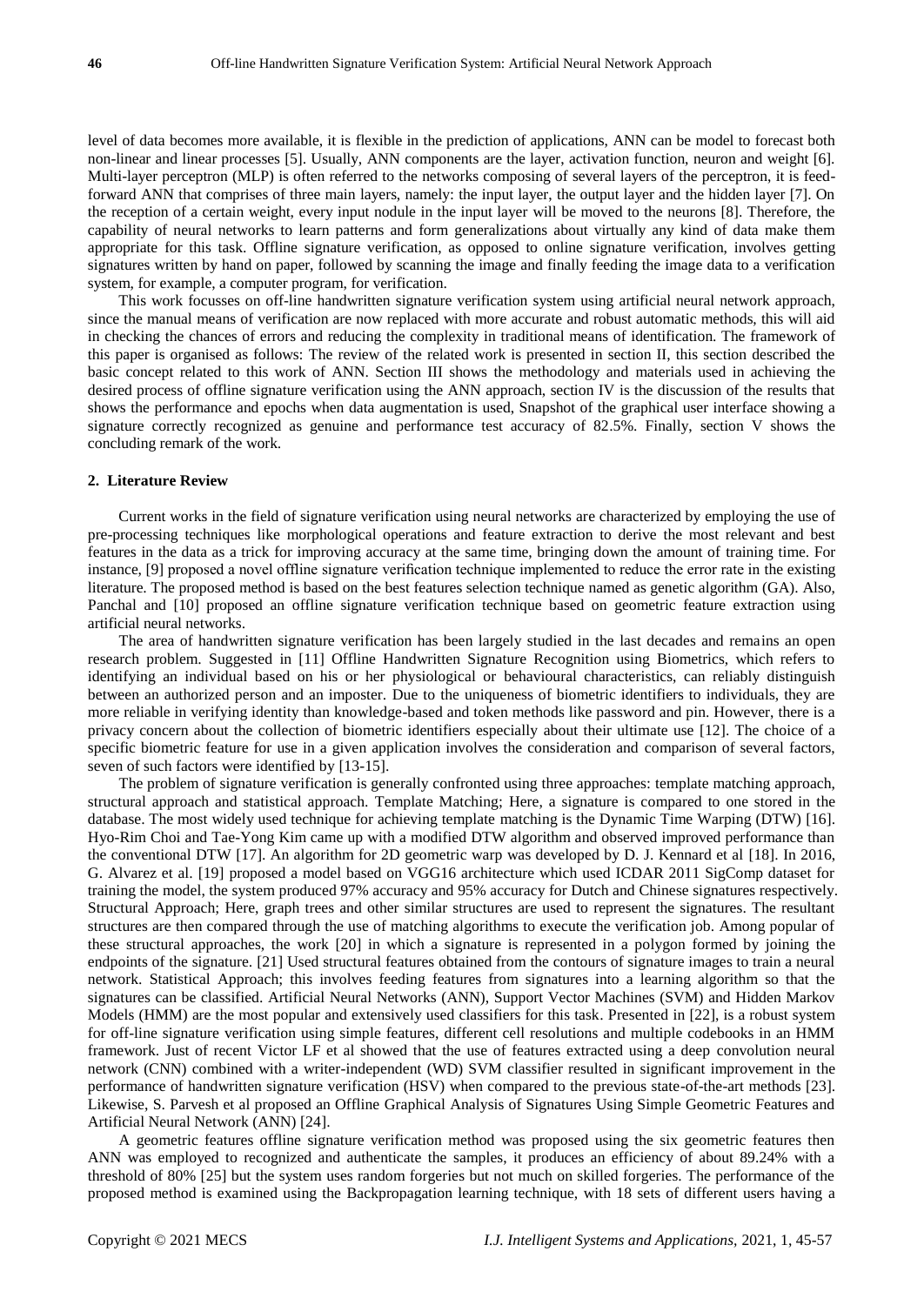varying number of training and testing samples. Experiments were conducted on CEDAR dataset. A handwritten signature recognition method using CNN was proposed [26], the system isolated the signature pixels from the noise or background pixels via the use of image processing methods but did not provide the visual presence of the weights. Some difficulties were usually experienced in obtaining desired good features and system performance, these were addressed by learning the illustration from the images using CNN [27]. Four datasets were observed, and good progress was achieved on the equal error rate, but the system did not test the features for sorting. A deep multi-tasking metric learning using deep NN, [27] explained a distance metric among sets of signatures. Unlike in our proposed work, [27] used feature extractions using handcraft instead of using the signature pixels as the inputs. Muhammad Reza et al [28] proposed the client-entropy life, which has been planned to cluster and characterize dynamic signatures in classes that may be associated with signature variability, [28] used a simple technique of classification, though it has a lower error, our system uses more robust techniques of CNN.

In this work, a method for offline signature verification that doesn't need the time-consuming trial and error work of determining which set of features work best is employed. The neural network can by itself, learn what features are important and relevant for the task. All required on the part of the developer, is a careful selection of the right neural network architecture along with sufficient data or data augmentation in the case of scarce training data, to achieve high acceptable accuracy in verifying signatures with minimal computational complexity and training time. For training and testing, the signature dataset used is the SigComp2011 signature dataset due to its popularity, ease of use and suitability for this particular work. All the system does is simply categorizing an input signature as genuine or forged. For good enough accuracy during verification, the signature has to be registered during training by feeding some variants of it-both the genuine and forged variants.

## **3. Material and Method**

#### *3.1. Materials used*

The software used in the development of the system is the WingWare Python IDE and the Anaconda IDE along with the required library modules.

## *3.2. Methodology flowchart*

To design a system, which will detect the forged signatures by comparing some special features with the original one, the following architecture in fig. 1 has been proposed.

From fig. 1 route 1 will be accomplished first before moving to route 2. Route 1 is the initial retrieval of the signature and NN training, route 2 is the next stage after the retrieval of the signature, to be testing and finally checking out the outcomes of the NN.



Fig.1. Methodology flow chart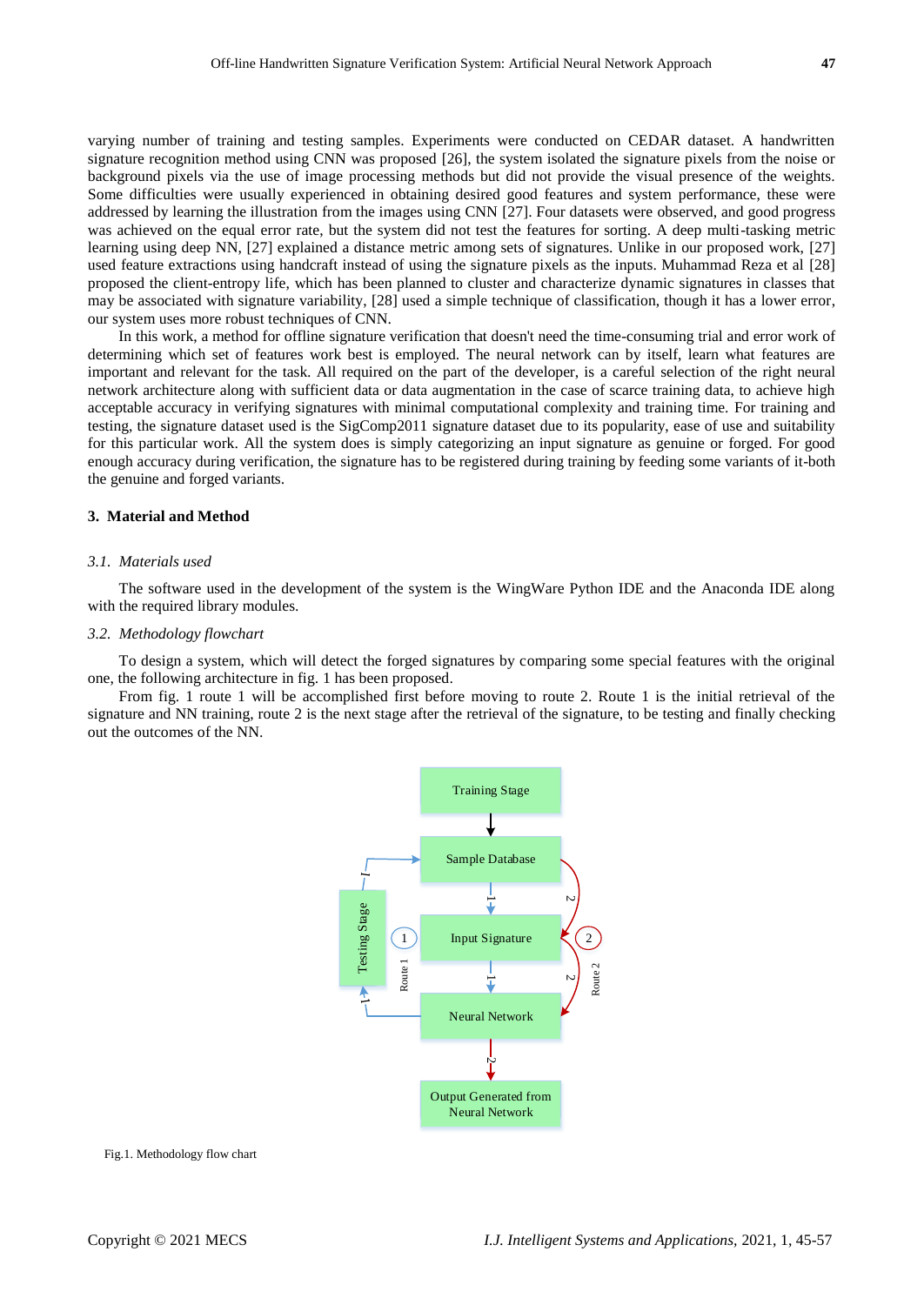These are further explained as:

- a. Data acquisition: The signature dataset is collected from Sigcomp 2011 database. The SigComp2011 training set comes with 239 genuine signatures and 123 forged signatures. 219 genuine signatures were used in the training and so, 20 reserved for testing. Likewise, of the 123 forged signatures, 103 were used in the training and 20 reserved for testing.
- b. Training Stage: training stage consists of the following two steps:
	- (1) Retrieval of a signature image from a database.
	- (2) Neural network training.
- c. Testing Stage: testing stage consists of following two steps:
	- (1) Retrieval of a signature to be tested from a database
	- (2) Checking output generated from a neural network
- d. Verification Stage: The trained neural network is used to check whether the signature is genuine or forged. If the signature matches, then it shows genuine otherwise forgery.

## *3.3. System Model Equations*

Before diving deep into the model equations derivations, it would be worthy and helpful to have the picture of the MLP neural network used in this work and how it works, MLP can be aimed at exploiting resources utilization of the device and used to develop most of the CNN variants [29].

Multilayer Perceptrons are the classical type of neural network. They are comprised of one or more layers of neurons. Data is fed to the input layer, there may be one or more hidden layers providing levels of abstraction, and predictions are made on the output layer, also called the visible layer. MLPs are suitable for classification prediction problems where inputs are assigned a class or label. They are also suitable for regression prediction problems where a real-valued quantity is predicted given a set of inputs. Data is often provided in a tabular format.

MLPs mostly use for tabular datasets, classification prediction problems, and regression prediction problems.

They are very flexible and can be used generally to learn a mapping from inputs to outputs. This flexibility allows them to be applied to other types of data.

This work employed a perceptron-based approach to accomplishing the solution [30]. A 6-layer multi-perceptron neural network sketch is shown in fig. 2. Each node in any layer is forward connected to all nodes in the next layer. Notice from the diagram that some connections were intentionally left out just to avoid jumbling of the diagram. The first set of nodes arranged vertically in the diagram form the input layer. These nodes are in a real sense, nothing more than the pixel values that form the signature image being fed into the system. These inputs are then further fed into the first hidden layer depending on the values of the link weights connecting the input layer and the output layer. At each of the first hidden layer nodes, the signals are arithmetically summed and an activation function (the sigmoid function chosen in this work) is applied on the sum to produce outputs of this layer [30]. The inputs continue their journey in this fashion up to the output layer whereupon application of the sigmoid activation function, the output of the network is finally obtained which represents the network's answer. This phase is called the Forward Propagation. The next step that follows is the calculation of errors obtained by comparing the expected or target output values and what the network output. These errors are then back-propagated into the hidden layers and finally, the link weights are updated in such a direction as to minimize the error using the gradient descent algorithm. And thus, learning is said to have taken place [31, 32].

The form of learning used in this neural network is called supervised learning, meaning that the network needs to be trained first on examples before it can learn how to accomplish the task [33,34], as opposed to unsupervised learning which is beyond the scope of this work [35,36].

The fig. 2 would seem sufficient in carrying out the desired task but in a practical sense, it is known that the more the hidden layers and hence, the more the hidden nodes, the harder it is to train the network (i.e. the more the training data required) and the more would be the program run-time [37]. The solution to this problem is reducing the resolution of the signature images to 5pixels  $\times$  5pixels such that the number of input nodes of the network is only 25. Therefore, it follows that subsequent layers would have less and less number of nodes since the work of each layer is indirectly nothing more than representing the features in the previous layer in a smaller form. Let *h* be the number of hidden layers.

$$
n(h) = 4 \tag{1}
$$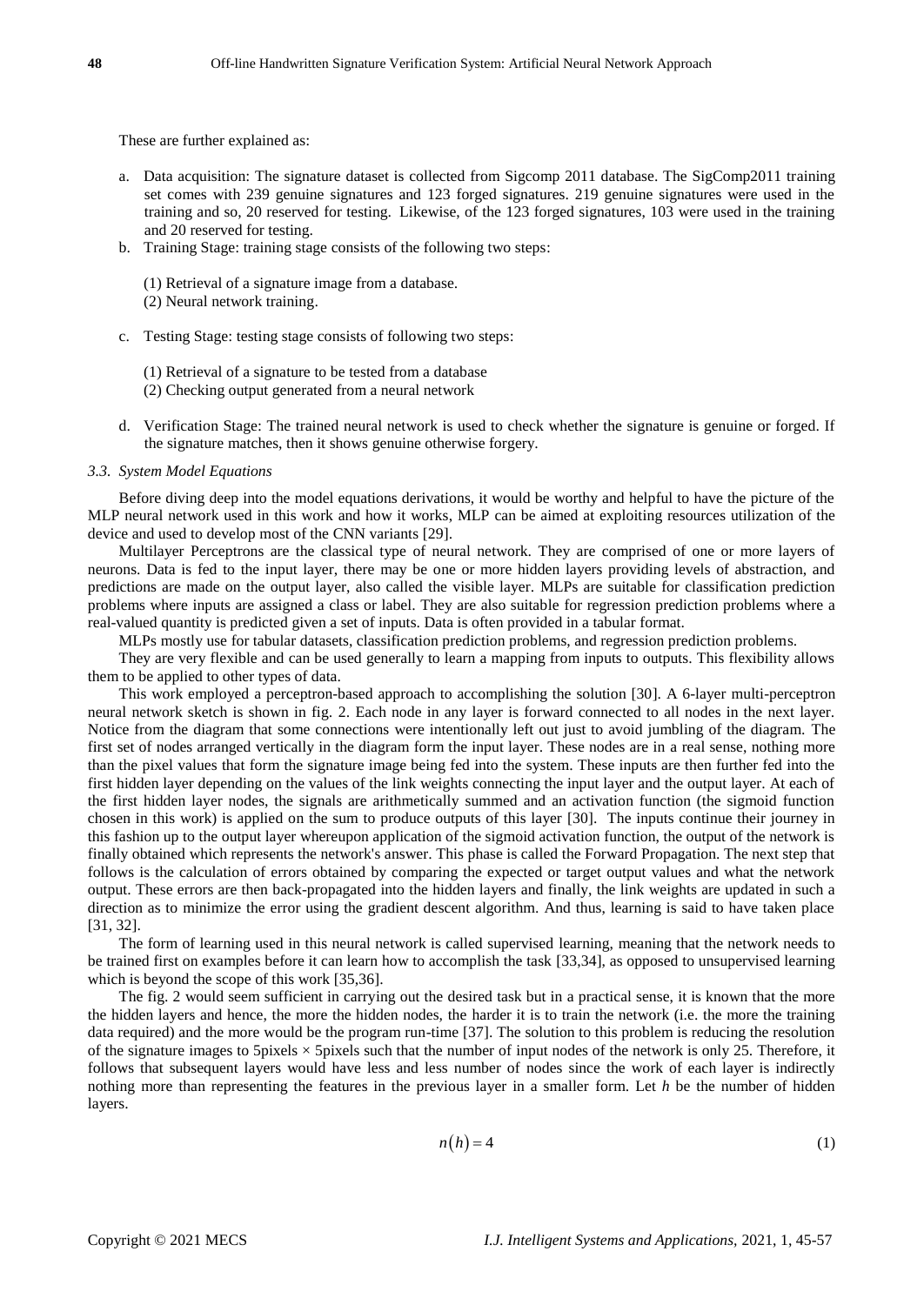Let  $w_i h_i$  be the matrix of link weights connecting the nodes in the input layer to the weights in the first hidden layer.

Therefore,

$$
w_{11} \t w_{21} \t w_{31} - -
$$
  
\n
$$
w_{12} \t w_{22} \t w_{32} - -
$$
  
\n
$$
w_i h = w_{13} \t w_{23} \t w_{33} - -
$$
  
\n
$$
- - - - - -
$$
  
\n
$$
- - - - - -
$$
  
\n
$$
- - - - - -
$$
  
\n
$$
(2)
$$

Where:  $w_{11}$  is the link weight that connects the first node in the input layer to the first node in the first hidden layer (remember it is  $W_i h_i$  i.e. w from input to hidden 1),  $W_{21}$  is the link weight that connects the second node in the input layer to the first node in the hidden layer.

Similarly, let  $Wh_1h_2$  be the matrix of link weights connecting the nodes in the first hidden layer to the nodes in the second hidden layer.

$$
w_{11} \t w_{21} \t w_{31} - -
$$
  
\n
$$
w_{12} \t w_{22} \t w_{32} - -
$$
  
\n
$$
w h_1 h_2 = w_{13} \t w_{23} \t w_{33} - -
$$
  
\n
$$
- - - - - -
$$
  
\n
$$
- - - - - -
$$
  
\n
$$
- - - - - -
$$
  
\n
$$
(3)
$$

Where:  $w_{11}$  here, is the link weight that connects the first node in the first hidden layer to the first node in the second hidden layer (remember it is  $Wh_1h_2$  i.e. w from hidden 1 to hidden 2),  $w_{21}$  is the link weight that connects the second node in the first hidden layer to the first node in the second hidden layer [30].

$$
w_{11} \t w_{21} \t w_{31} - -
$$
  
\n
$$
w_{12} \t w_{22} \t w_{32} - -
$$
  
\n
$$
w h_2 h_3 = w_{13} \t w_{23} \t w_{33} - -
$$
  
\n
$$
- - - - -
$$
  
\n
$$
- - - - -
$$
  
\n
$$
- - - - -
$$
  
\n(4)



Fig.2. A 6-layer multi-perceptron neural network.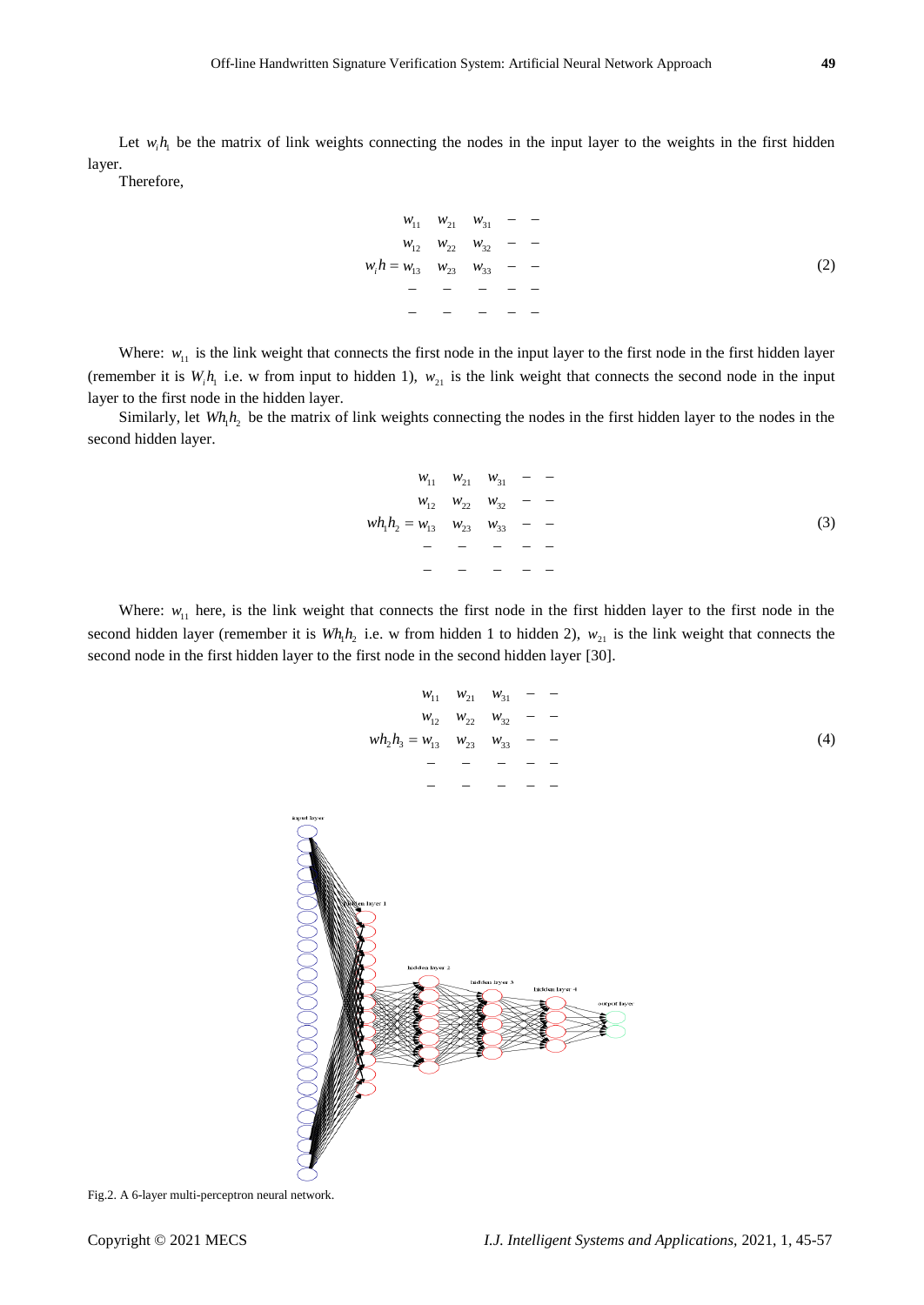Similarly,

$$
w_{11} \t w_{21} \t w_{31} - -
$$
  
\n
$$
w_{12} \t w_{22} \t w_{32} - -
$$
  
\n
$$
w h_3 h_4 = w_{13} \t w_{23} \t w_{33} - -
$$
  
\n
$$
- - - - - -
$$
  
\n
$$
- - - - - -
$$
  
\n
$$
- - - - - -
$$
  
\n
$$
(5)
$$

Finally, for the link weights between the last hidden layer and the output layer was obtained as;

11 21 31 12 22 32 <sup>4</sup> 13 23 33 *w w w w w w wh o w w w* (6)

Input to the final output layer is obtained as in equation

$$
io = wh_4 \bullet 0h_4 \tag{7}
$$

So, the output of the final output layer is obtained as in equation (8);

$$
o0 = s\left(i\sigma\right) \tag{8}
$$

Given  $Wh_4$ o is the matrix of link weights between the fourth hidden layer and a final output layer of the network

The error in the final outputs is a matrix given by the matrix of the target values minus the output matrix of the final output layer is as in equation (9) and link weights to the final output layer in equation (10) [32, 38].

$$
Errors = t \arg \text{ets} - Final\_OutputStream \tag{9}
$$

$$
wh_4o = previous\ wh_4o - learning\ Rate \times \frac{d(Errors_o)}{dwh_4o}
$$
\n<sup>(10)</sup>

Substitute and simplifying the above, equation (11) is obtained as;

$$
New w_i h_i = previous w_i h_i + learning Rate \times (Errors)
$$
\n(11)

## *3.4. Data Collection and Methodical details*

Below is a summarised description of the system implementation:

- a. It is worth mentioning that the signature data set used is the SigComp 2011 dataset. The reason for use of this particular dataset is that it is in a format that completely fits the problem being addressed in this work; learning how to classify a signature as either genuine or forged. So, the dataset consists of collected images of genuine signatures and their corresponding possible forged signatures. Moreover, it is freely available, unlike the GPDS signature dataset [39] which involves a long process before one can access the dataset (GPDS-Group, 2018). Furthermore, data augmentation to improve performance was used. To achieve that, two additional images were generated for each signature image by rotating the original image by 10 degrees clockwise and anti-clockwise.
- b. As stated earlier in section with reasons, the image size was chosen to be  $5px \times 5px$ . Hence, the required number of input nodes is 25; each node for each of the pixels.
- c. The weights are randomly initialised with values between 0 and 1 each time the program is run
- d. To lessen the chance of getting stuck in a bad or local minimum after the training session.
- e. As explained before, the number of hidden layers for accomplishing the task is four (4).
- f. The selection of the number of nodes in each hidden layer follows from the use of the rule of thumb that the size of the hidden layer should be somewhere between the input layer size and the output layer size or the next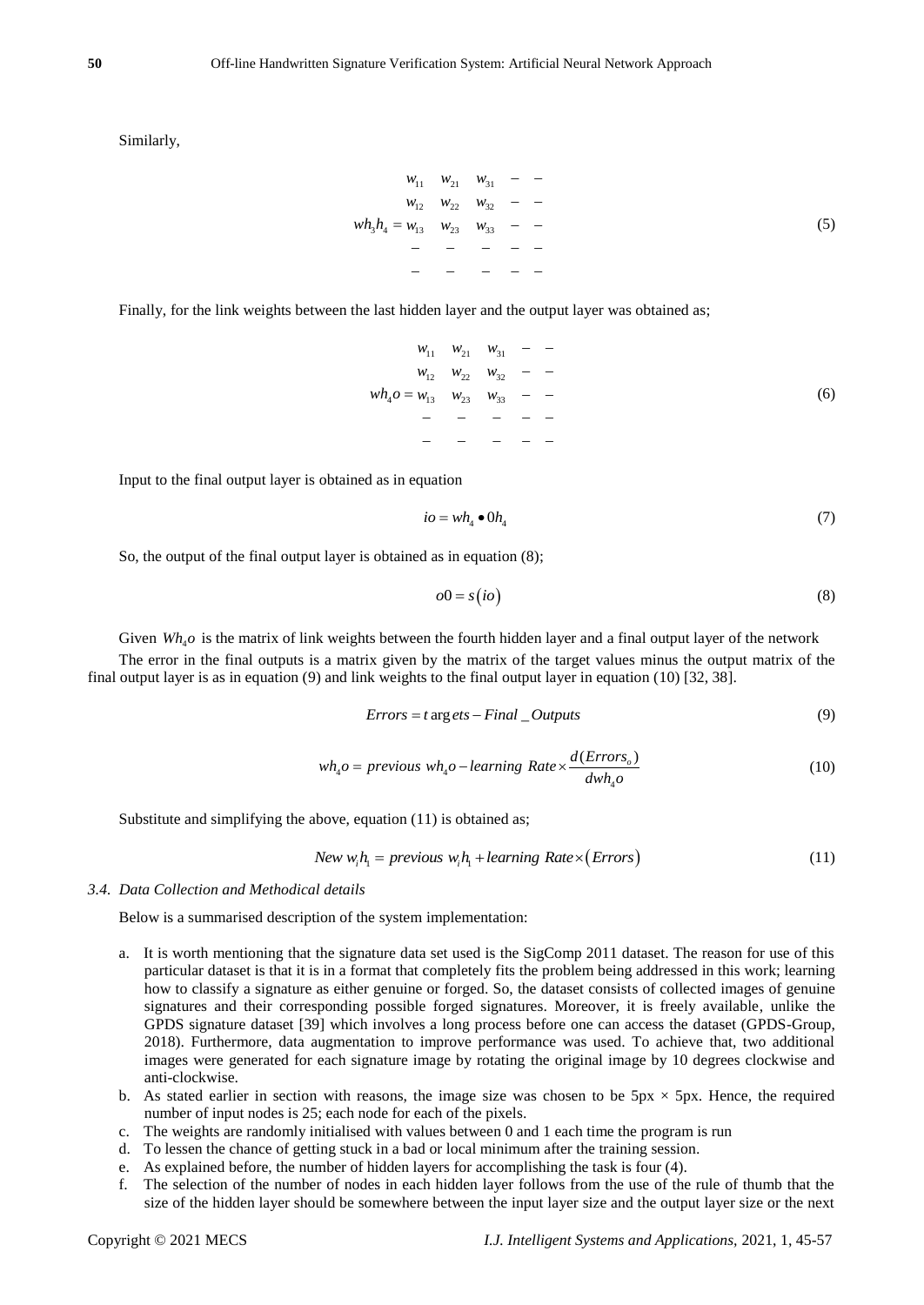immediate layer size.

- g. Thus, the size of the first hidden layer is set to 13. The size of the second hidden layer is 7. The third hidden layer is 5 and the fourth hidden layer is 4.
- h. The activation function chosen is the sigmoid function which was used due to its popularity and most importantly, it is simple and easy to use in calculations.
- i. The number of output layer nodes is inevitably two (2), representing the two signature classes; genuine and forged. Note: The output layer nodes represent a matrix with only two elements. It is designed in such a way that for a genuine signature, it should target [0.01, 0.99] and for a forged signature, it should target [0.99, 0.01]. So, during test or usage, if the first element is the highest, it means that the system believes the signature is forged otherwise it means the signature is genuine.
- j. The errors are back-propagated to the hidden layers in a direct proportion to the values of the connected weights.
- k. Gradient descent algorithm is used in the error minimisation process and the subsequent weights update.
- l. Determining the values of the learning rate and the epochs is a matter of trial and error along with observing a trend in the performance/accuracy of the system as the values are being changed. Setting the learning rate to 0.01 and epochs to 1000 yields a performance of up to 82.5% when the initial random weights generated are good enough.

## *3.5. Organization of the Training Dataset*

The SigComp2011 signatures training dataset consisting of two folders: The Chinese signatures and the Dutch signatures [40]. The Dutch signatures folder contains two sub-folders: one for offline signatures and the other for online signatures. The offline signatures folder was taking, it further consists of two folders one for genuine signatures and the other containing forged signatures of the genuine signatures. Note that the Dutch signatures are no different than English signatures because the Dutch alphabet system is the same as the English alphabet system. So, there is nothing to worry about in training a network using both Dutch and English based signatures together.

## *3.6. Organization of the Test Dataset*

The test dataset has a similar organization to the training dataset except that there are further two sub-folders: Questioned and References. The questioned contains both genuine and forged signatures while the References contain only genuine signatures. All the signatures in both of these two sub-folders are not in the training dataset and so, meaning never enrolled in the system before and so, never seen by the network before. This makes the test dataset unfit for this system going by its original design; verifying or recognizing a signature as genuine or forged given that both the genuine and forged variants of the signature were once enrolled into the system and not to be a universal signature classifier that can identify any forged or genuine signature even if never seen before. Therefore, for this work, the only way to use the SigComp2011 test dataset is to divide the training dataset into two portions; use one portion in the training and test with the other portion.

#### *3.7. Experiment*

The following experiments/tests were carried out. Even though finding the best performance of a neural network involves trial and error, that doesn't mean we go blindly, placing the burden on ourselves for having to test all possible parameter combinations, which is not feasible and practical. But rather we take a systematic approach so that we don't miss the sweetest spots. To accomplish that, the basic idea is this; Firstly, we set out with learning rate  $= 0$  and epochs  $=$ 1. Secondly, we continue to increase the learning rate in say sub-multiples and multiples of 10 (0.0001, 0.001...0.1, 1...), maintaining the epochs at 1 and observing the performance till the best is obtained. The reasoning behind this is that the performance of a neural network is always better with the optimum number of epochs which is always greater than 1 i.e. can't be 1. So, we set epochs=1 and vary the learning rate. As soon as we find the best performance with that 1 epoch, we then stop varying the learning rate and proceed to increase the epochs to get better performance. As for the other network parameters like the number of hidden nodes and hidden layers, we don't tamper with them because they form the backbone of this research work as earlier explained in this section.

Experiment 1: In this experiment, no form of data augmentation was used. The SigComp2011 training set comes with 239 genuine signatures and 123 forged signatures. 219 genuine signatures were used in the training and so, 20 reserved for testing. Likewise, of the 123 forged signatures, 103 were used in the training and 20 reserved for testing.

Experiment 2: In this experiment, data augmentation in the form of rotating the signature images by 10° clockwise and 10° anti-clockwise was incorporated into the training.

#### **4. Result and Discussion**

This part embodies the outcomes of tests performed on the system to assess its accuracy and performance. These results are then interpreted in the light of how practical the system is in identifying genuine and forged signatures.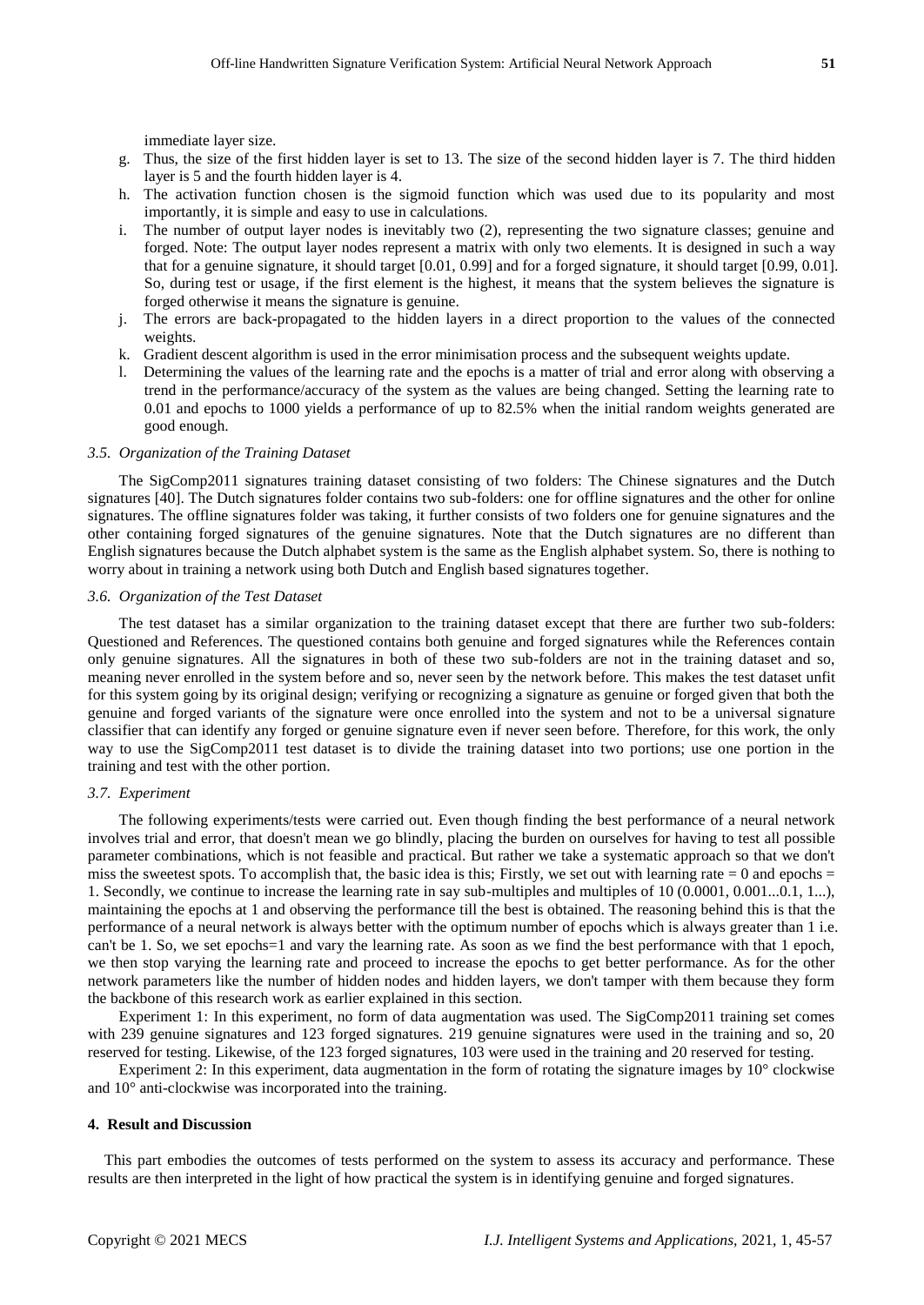## *4.1. Testing the Verification System*

Initially, the system performance was constant at 50% for both experiments 1 and 2. After careful analysis, it was understood that due to the complexity of the task and the more than 500 number of link weights to be adjusted each time a new training signature is learnt, to get any higher performance or level of accuracy, a large number of variants of each signature and high amount of training time is required. Why not keep some weights constant? Most likely the numbers of weight updates were too much each time a training data is passed in causing the network to easily overshoot the true global minimum of the error function after each mass weights update. That was exactly done; the link weights that emerge from the second hidden layer to the third hidden layer were arbitrarily chosen to be kept constant without updating them after the first initialization of the entire link weights to randomly generated values. Thereafter, following testing of the network with the 20 reserved genuine signatures and the 20 reserved forged signatures, the graph shown in fig. 3 displays the results of experiment 1 described in the previous section, with the learning rate varied and epochs maintained at 1.



Fig.3. Performance versus learning rate when no data augmentation

The second graph shown in fig. 4 shows the system performance as epochs is varied and the learning rate maintained at the optimal value obtained in fig. 3 above i.e. learning rate  $= 0.01$ . From the graph shown in fig. 4, it is clear that the network starts over-fitting when the number of epochs exceeds 14,000 and so no need of going further.



Fig.4. Performance versus epochs when no data augmentation used

The graph is shown in fig. 5 presents the results of experiment 2 with the learning rate varied and epochs maintained at 1. As can be seen from the graph above, the results are the same as those in the graph of fig. 3 in experiment 1 above. Just as in that experiment, the optimum learning rate was found to be 0.01.



Fig.5. Performance versus learning rate when data augmentation is used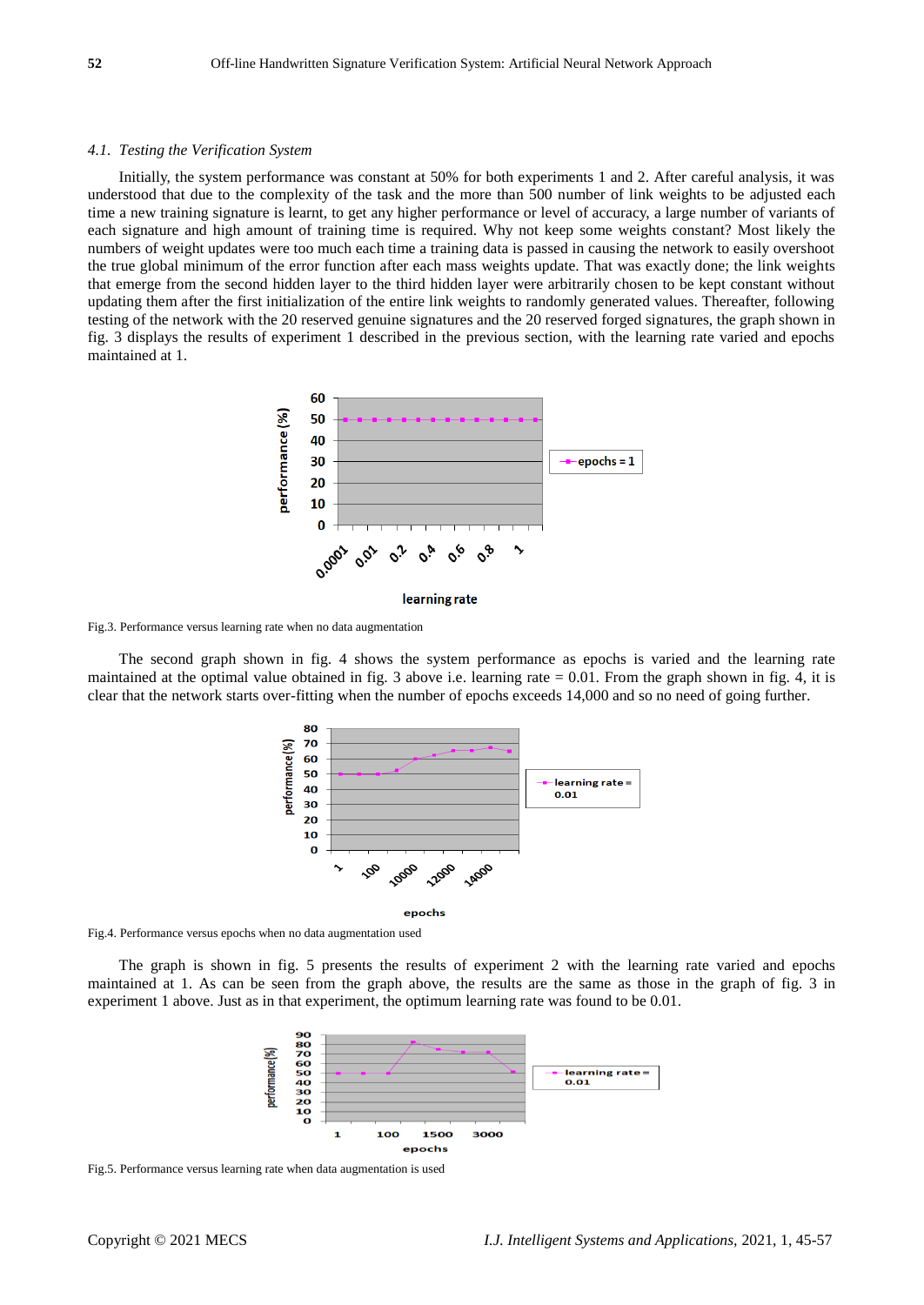The graph in fig. 6 below shows the system performance as epochs are varied and the learning rate maintained at the optimal value obtained in the graph above i.e. optimal learning rate  $= 0.01$ . As can be seen from the graph above the result are same as those in the fig.3 in experiment I above. Just as in that experiment the optimum learning rate was found to be 0.01. The graph is shown in fig. 7 shows the system performance as epochs is varied and learning rate maintained at the optimal value obtained in the graph above i.e., optimal.



Fig.6. Performance versus epochs when data augmentation is used

Learning rate  $= 0.01$ . It is evident from the graph that the best overall performance is 82.5%. The set of link weights that give such performance are saved in external files for sake of future use e.g. transfer learning or when the system is put to use such that there is no need of retraining before use.



Fig.7. Performance versus epochs when data augmentation is used

#### *4.2. Findings and Interpretation of Results*

From the two experiments performed, it was evident that experiment 2 yields far better performance than experiment 1. Since the only difference between the two experiments is the use of data augmentation in experiment 2, then it follows that the higher performance in experiment 2 is a direct effect of the use of data augmentation. Moreover, the training time in experiment 2 is about 10 minutes unlike in experiment 1 which takes about 40 minutes to achieve the performance presented. This counters the expectation that experiment 2 training session should take longer due to data augmentation making the size of the training data to triple! But the clear truth was that data augmentation helps the network in converging faster with little efforts (epochs).

### *4.3. Graphical User Interface (GUI)*

Through the following interface, the user can interact with the system in two ways: verifying a signature which was already enrolled earlier and enrolling new signatures. The interface also shows the image of the signature that is undergoing verification.

The snapshot of the graphical user interface shown in fig. 8 presents a signature correctly recognized as a forge, the system will compare with the original enrolled signature and present the result via the developed graphic user interface (GUI). Similarly, fig. 9 shows when the verified signature is genuine, the GUI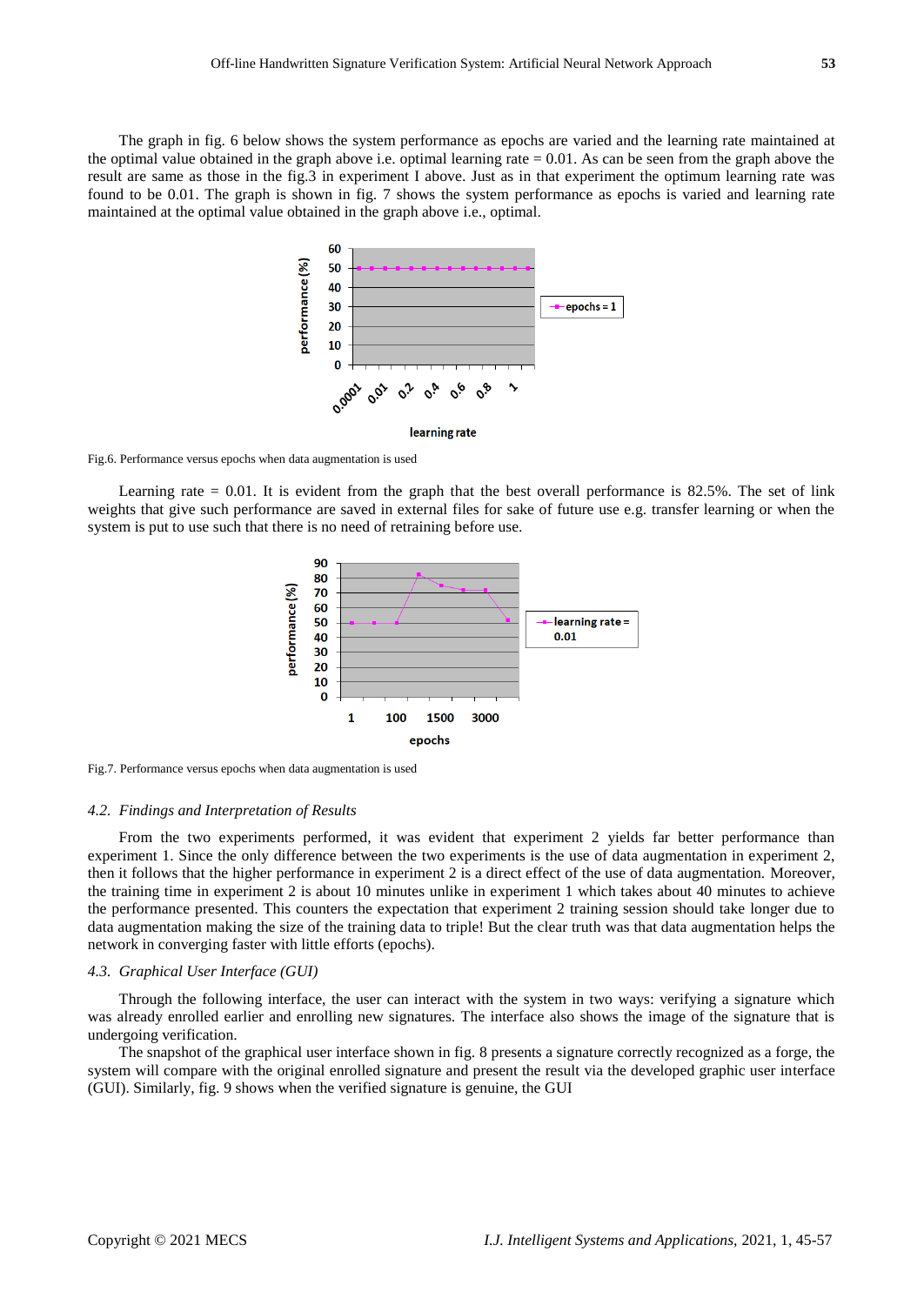

Fig.8. Snapshot of the graphical user interface showing a signature correctly recognized as forged



Fig.9. Snapshot of the graphical user interface showing a signature correctly recognized as genuine

Table 1 shows the performance comparison of the proposed method with state-of-the-art approaches. The proposed method reported 82.50% accuracy which outperforms the baseline techniques [41-43].

Table 1. Performance of different signature verification techniques and approaches

| NO                          | Technique/Author                      | Performance/Test Accuracy (%) |
|-----------------------------|---------------------------------------|-------------------------------|
|                             | Proposed Technique                    | 82.5                          |
| $\mathcal{D}_{\mathcal{A}}$ | H. Baltzakis and N. Papamarkos [43]   | 80.81                         |
| 3                           | S. T. Panchal and V. V. Yerigeri [41] | 80.00                         |
|                             | S. M. Odeh and M. Khalil [42]         | 78.80                         |

## **5. Conclusion**

With the highest attained performance of 82.50% and minimal training time of about 10 minutes, it is evident that signature verification with an acceptable level of accuracy has been realized without the need for use of image preprocessing and feature selection techniques; the rights NN architecture together with data augmentation are all needed. The reason why the performance of roughly 80% is ok and acceptable for signature verification is the fact that in banks, for example, a customer writes his signature more than once in the hope that one of the signatures is very close to the one enrolled into the system and so that if the system doesn't correctly identify one, it correctly identifies the other. So, we don't need a system that has to be 100% accurate. And above all, in practice, no any signature verification system or no any neural network, in particular, can attain performance level of 100% due to the complexities in the task and high level of dissimilarities inherent across signatures belonging to even the same person not to talk of signatures of different individuals. But, the performance of the proposed system can be improved in the following ways; use of more data augmentation techniques not only rotation, like adding noise is sure to improve the performance of the system. Higher and higher performance can still be attained with the use of more and more variants or different examples of each of the enrolled signatures. The performance can be greatly enhanced by the use of optimization algorithms that yield faster convergence than the gradient descent algorithm used in this work.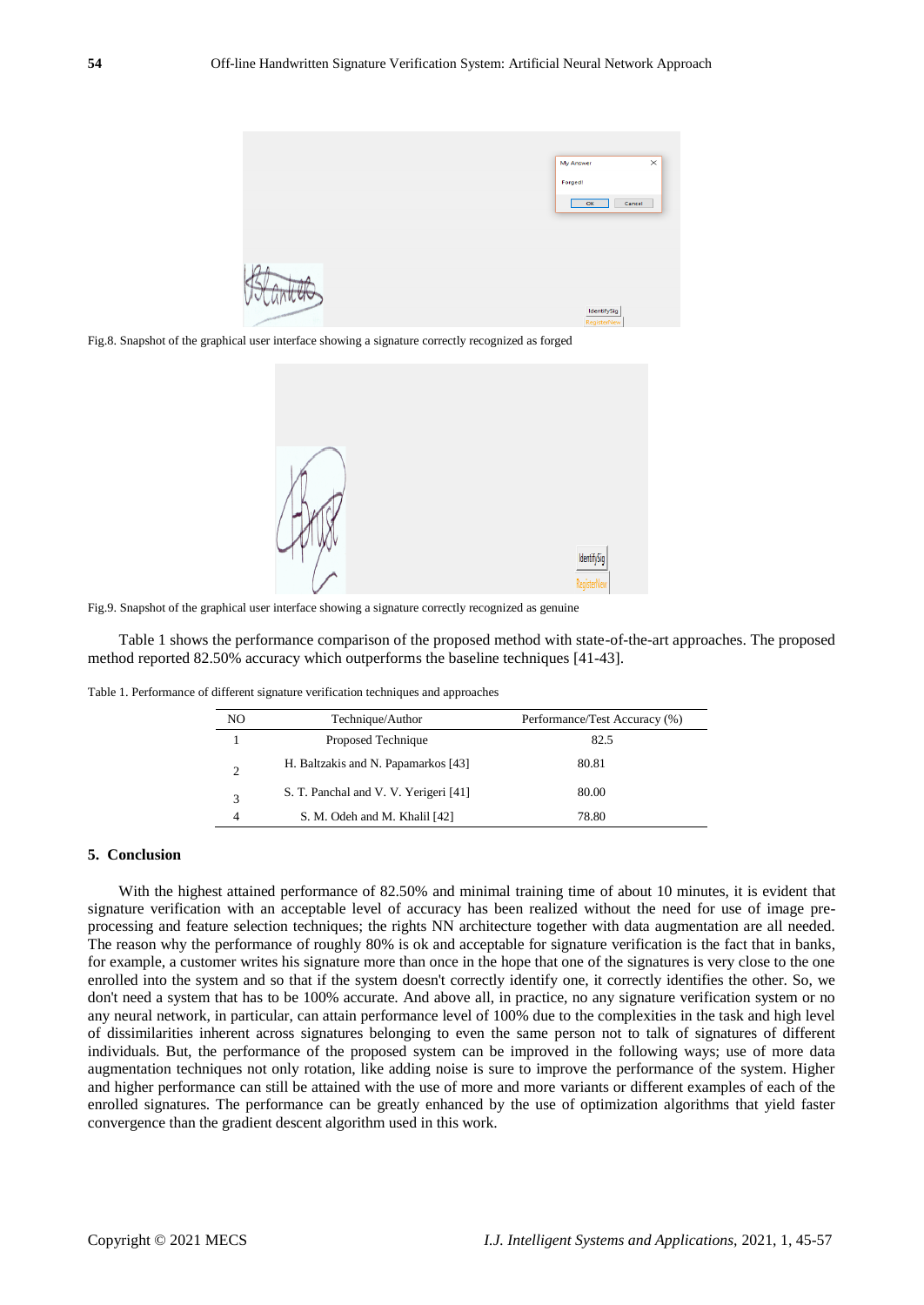## **Acknowledgements**

The authors wish to thank the Department of Mechatronics and System Engineering, Abubakar Tafawa Balewa University Bauchi for the provision of Laboratory equipment.

#### **References**

- [1] Ahmed, Zainab J., and Loay E. George. "A Recognition System for Subjects' Signature Using the Spatial Distribution of Signature Body." Journal of Southwest Jiaotong University, 2020, 55(1).
- [2] Ge, Can, Juanjuan Li, Lina Liu, Gukai Li, Guoxing Yang, Hui Tang, Hanlin Yang, Yifan Xia, Rui Bao, and Haiyu Zhang. "Design and Implementation of Intelligent Singer Recognition System." MS&E, 2020, 790(1).
- [3] Shah, Jamal Hussain, Zonghai Chen, Muhammad Sharif, Mussarat Yasmin, and Steven Lawrence Fernandes. "A novel biomechanics-based approach for person re-identification by generating dense color sift salience features." Journal of Mechanics in Medicine and Biology, 2017, 17(7).
- [4] Bibi, Kiran, Saeeda Naz, and Arshia Rehman. "Biometric signature authentication using machine learning techniques: Current trends, challenges and opportunities." Multimedia Tools and Applications, 2020, 79(1).
- [5] C S. Barhmi and O. E. Fatni, "Hourly Wind Speed Forecasting based on Support Vector Machine and Artificial Neural Networks," International Journal of Artificial Intelligence, 2019, (8): pp. 286-291
- [6] Nur Haizum Abd Rahman and Muhammad Hisyam Lee, "Artificial neural network forecasting performance with missing value imputations," International Journal of Artificial Intelligence, 2020, (9): pp. 33-39.
- [7] F. Yumono, et al., "Artificial Neural Network for Healthy Chicken Meat Identification," International Journal of Artificial Intelligence, 2018, (7): pp. 63-70.
- [8] K. C. Rani and Y. Prasanth, "A Decision System for Predicting Diabetes using Neural Networks," International Journal of Artificial Intelligence, 2017, (6): pp. 56-65.
- [9] Sharif, Muhammad, Muhammad Attique Khan, Muhammad Faisal, Mussarat Yasmin, and Steven Lawrence Fernandes. "A framework for offline signature verification system: Best features selection approach." *Pattern Recognition Letters*, 2018.
- [10] Panchal, S. T. and Yerigeri, V. V.: "Offline Signature Verification based on Geometric Feature Extraction using Artificial Neural Network", IOSR Journal of Electronics and Communication Engineering, 2018, 13(3): pp: 55-59.
- [11] Khuwaja, Gulzar A., and Mohammad S. Laghari. "Offline handwritten signature recognition." World Academy of Science, Engineering and Technology, 2011, (59): pp.1300-1303.
- [12] Pinto, João Ribeiro, Jaime S. Cardoso, and André Lourenço. "Evolution, current challenges, and future possibilities in ECG biometrics." IEEE Access 6, 2018: pp34746-34776.
- [13] Jain, Anil K., Ruud Bolle, and Sharath Pankanti, eds. *Biometrics: personal identification in a networked society*. Springer Science & Business Media, 2006, (479).
- [14] Kalyani, C. "Various biometric authentication techniques: a review." Journal of Biometrics & Biostatistics 2017, 8(5).
- [15] Jain, Anil K., Karthik Nandakumar, and Arun Ross. "50 years of biometric research: Accomplishments, challenges, and opportunities." *Pattern Recognition Letters,* 2016, (79): pp. 80-105.
- [16] Diaz, Moises, Miguel A. Ferrer, Donato Impedovo, Muhammad Imran Malik, Giuseppe Pirlo, and Réjean Plamondon. "A prospective analysis of handwritten signature technology." ACM Computing Surveys (CSUR), 2019, 51(6): pp. 1-39.
- [17] Choi, Hyo-Rim, and Tae-Yong Kim. "Modified dynamic time warping based on direction similarity for fast gesture recognition." *Mathematical Problems in Engineering* 2018.
- [18] Kennard, Douglas J., William A. Barrett, and Thomas W. Sederberg. "Offline signature verification and forgery detection using a 2-D geometric warping approach." In *Proceedings of the 21st International Conference on Pattern Recognition (ICPR2012)*, IEEE, 2012. pp. 3733-3736.
- [19] Alvarez, Gabe, Blue Sheffer, and Morgan Bryant. "Offline signature verification with convolutional neural networks." Technical report, Stanford University, 2016.
- [20] Zafar, Sohail, and Rashid Jalal Qureshi. "Off-line signature verification using structural features." In Proceedings of the 7th International Conference on Frontiers of Information Technology, 2009, pp. 1-3.
- [21] Armand, Stephane, Michael Blumenstein, and Vallipuram Muthukkumarasamy. "Off-line signature verification based on the modified direction feature." In 18th International Conference on Pattern Recognition (ICPR'06). IEEE, 2006, (4): pp. 509-512.
- [22] Justino, Edson JR, Flávio Bortolozzi, and Robert Sabourin. "Off-line signature verification using HMM for random, simple and skilled forgeries." In Proceedings of Sixth International Conference on Document Analysis and Recognition. IEEE, 2001, pp. 1031-1034.
- [23] Souza, Victor LF, Adriano LI Oliveira, and Robert Sabourin. "A writer-independent approach for offline signature verification using deep convolutional neural networks features." In *2018 7th Brazilian Conference on Intelligent Systems (BRACIS)*, IEEE, 2018, pp. 212-217.
- [24] Saini, Parvesh, Ishita Uniyal, and Neeraj Singh. "Offline Graphical Analysis of Signatures Using Geometric Features and Artificial Neural Network." In *Intelligent Communication, Control and Devices*, Springer, Singapore 2018, pp.1065-1077.
- [25] Chandra, Subhash, and Sushila Maheskar. "Offline signature verification based on geometric feature extraction using artificial neural network." In *2016 3rd International Conference on Recent Advances in Information Technology (RAIT)*, IEEE, 2016, pp. 410-414.
- [26] Hafemann, Luiz G., Robert Sabourin, and Luiz S. Oliveira. "Learning features for offline handwritten signature verification using deep convolutional neural networks." *Pattern Recognition* 70, 2017, pp.163-176.
- [27] Soleimani, Amir, Babak N. Araabi, and Kazim Fouladi. "Deep multitask metric learning for offline signature verification." Pattern Recognition Letters 80, 2016, pp.84-90.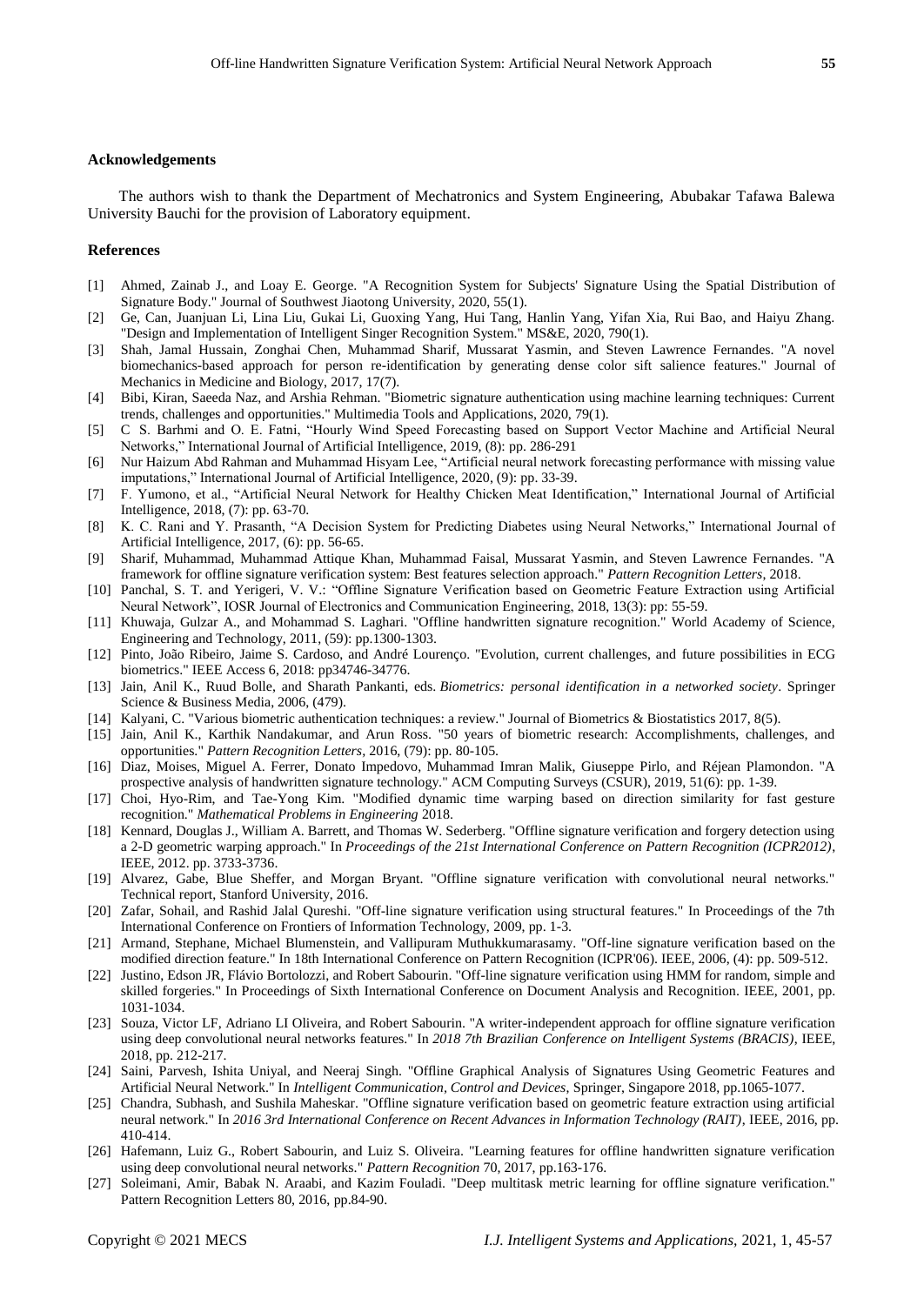- [28] Sigari, Mohamad Hoseyn, Muhammad Reza Pourshahabi and Hamid Reza Pourreza. "Offline Handwritten Signature Identification and Verification Using Multi-Resolution Gabor Wavelet.", 2011.
- [29] Hailesellasie, Muluken Tadesse, and Syed Rafay Hasan. "MulNet: A flexible CNN processor with higher resource utilization efficiency for constrained devices." *IEEE Access* 7, 2019, pp.47509-47524.
- [30] Castro, Wilson, Jimy Oblitas, Roberto Santa-Cruz, and Himer Avila-George. "Multilayer perceptron architecture optimization using parallel computing techniques." *PloS one*, 2017, (12).
- [31] Anuse, Alwin, and Vibha Vyas. "A novel training algorithm for the convolutional neural network." *Complex & Intelligent Systems* 2016, 2(3): pp. 221-234.
- [32] S. Albawi, T. A. Mohammed and S. Al-Zawi, "Understanding of a convolutional neural network," *2017 International Conference on Engineering and Technology (ICET)*, Antalya, 2017, pp. 1-6.
- [33] Hwang, Jun Kwon, Geun Young Yun, Sukho Lee, Hyeongjoon Seo, and Mat Santamouris. "Using deep learning approaches with variable selection process to predict the energy performance of a heating and cooling system." Renewable Energy 149, 2020, pp.1227-1245.
- [34] Hwang, Jun Kwon, Patrick Nzivugira Duhirwe, Geun Young Yun, Sukho Lee, Hyeongjoon Seo, Inhan Kim, and Mat Santamouris. "A Novel Hybrid Deep Neural Network Model to Predict the Refrigerant Charge Amount of Heat Pumps." Sustainability 2020, 12(7): pp. 2914.
- [35] Riachy, Chirine, Fouad Khelifi, and Ahmed Bouridane. "Video-based person re-identification using unsupervised tracklet matching." IEEE Access 7, 2019, pp.20596-20606.
- [36] Zhong, Zhun, Liang Zheng, Zhiming Luo, Shaozi Li, and Yi Yang. "Learning to adapt invariance in memory for person reidentification." IEEE Transactions on Pattern Analysis and Machine Intelligence, 2020.
- [37] Umamaheswari, J., and A. Akila. "Improving Speech Recognition Performance using Spectral Subtraction with Artificial Neural Network." International Journal of Advanced Studies of Scientific Research, 2018, 3(11).
- [38] K. Kancharla, V. Kamble and M. Kapoor, "Handwritten Signature Recognition: A Convolutional Neural Network Approach," *2018 International Conference on Advanced Computation and Telecommunication (ICACAT)*, Bhopal, India, 2018, pp. 1-5.
- [39] Hafemann, Luiz G., Robert Sabourin, and Luiz S. Oliveira. "Learning features for offline handwritten signature verification using deep convolutional neural networks." *Pattern Recognition* 70, 2017, pp. 163-176.
- [40] Liwicki, Marcus, Muhammad Imran Malik, C. Elisa Van Den Heuvel, Xiaohong Chen, Charles Berger, Reinoud Stoel, Michael Blumenstein, and Bryan Found. "Signature verification competition for online and offline skilled forgeries (sigcomp2011)." In *2011 International Conference on Document Analysis and Recognition*, pp. IEEE, 2011, pp. 1480-1484.
- [41] S. T. Panchal and V. V. Yerigeri., "Offline signature verification based on geometric feature extraction using artificial neural network", IOSRJECE, 2018, 13(3): pp. 53-59.
- [42] S. M. Odeh and M. Khalil, "Apply multi-layer perceptron neural network for off-line signature verification and recognition", IJCSI, 2011, 8(6): pp.261.
- [43] Baltzakis, H., & Papamarkos, N. A new signature verification technique based on a two-stage neural network classifier. Engineering applications of Artificial intelligence, 2001, 14(1), pp. 95-103.

## **Authors' Profiles**



**Nura Musa Tahir** received the B.Eng. degree in Electrical Engineering from Bayero University, Kano in 2012 and M.Eng. Degree in Mechatronics and Automatic Control from the Universiti Teknologi Malaysia in 2016. He has been involved in research at Mechatronics systems and Robotics Laboratory in Universiti Teknologi Malaysia on vibration control, robotics and Mechatronics system design. He has been a lecturer at the Department of mechatronic and system Engineering, Abubakar Tafawa Balewa University, Bauchi Nigeria since 2014. His main research interests include Vibration Control, Mechatronics Systems Design, Control System Design, and Robotics.



**Adam N. Ausat** received a B.Eng. in Mechatronics and System Engineering from Abubakar Tafawa Balewa University Bauchi Nigeria in 2020. His major field of research interest includes artificial intelligence, embedded system designs and cybersecurity.



**Usman Isyaku Bature** is currently a PhD. Candidate in the Department of Electrical Engineering, Universiti of Teknologi Petronas (UTP) Malaysia. He received a B.Eng. Computer Engineering from Bayero University Kano (BUK), Kano city, Nigeria and degree of Master of Engineering (Electrical - Computer and Microelectronic system) from Universiti Teknologi Malaysia (UTM), Skudai, Johor Bahru, Malaysia. He is currently a lecturer in the Department of Computer and Communications Engineering, Abubakar Tafawa Balewa University Bauchi (ATBU), Nigeria. His research interest includes Image processing, Nano-material, Embedded systems and Biomedical Systems.